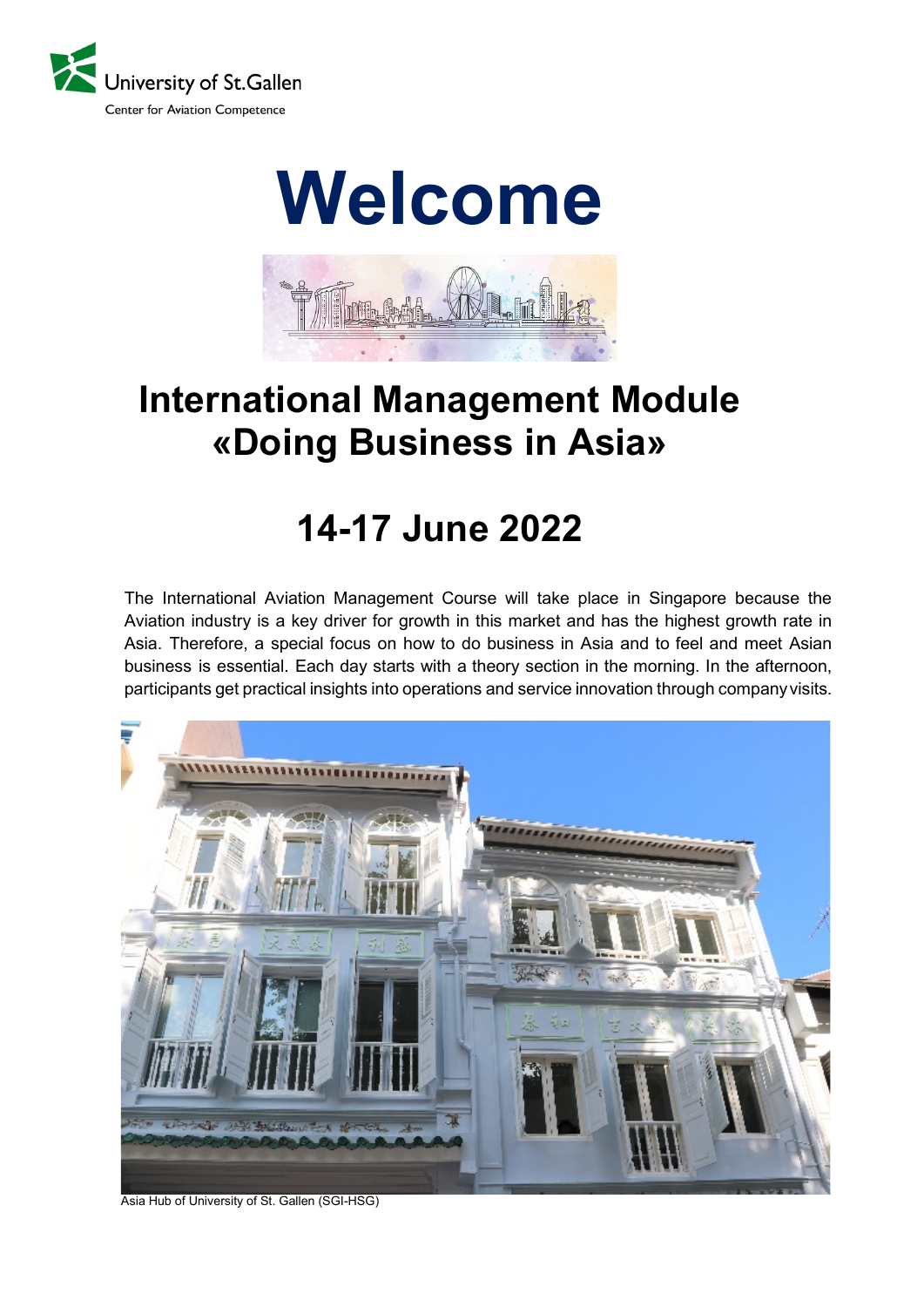

**Center for Aviation Competence** 

# **Program**

# **Day 1: 14/06/2022, Introduction to Singapore**

| <b>TIME</b>     | <b>TOPIC AND CONTENT</b>                                                                                          | <b>LECTURER</b>                                                   |
|-----------------|-------------------------------------------------------------------------------------------------------------------|-------------------------------------------------------------------|
| $09.00 - 09.30$ | Welcome                                                                                                           | Andreas Wittmer                                                   |
| $09.30 - 11.00$ | Introduction to Singapore and its business community I                                                            | Stefan Morkoetter                                                 |
| $11.00 - 11.15$ | Coffee break                                                                                                      |                                                                   |
| $11.15 - 12.30$ | Introduction to Singapore and its business community II                                                           | Stefan Morkoetter                                                 |
| $12.30 - 13.30$ | Lunch                                                                                                             |                                                                   |
| $13.30 - 15.15$ | Visit Singapore City Gallery                                                                                      | Stefan Morkoetter                                                 |
| $15.15 - 16.00$ | Transfer and Coffee at Amoy Street                                                                                |                                                                   |
| $16.00 - 17.30$ | Recent Developments in the Asian Aviation Market                                                                  | Philip Go, Regional<br>Vice President<br><b>IATA Asia-Pacific</b> |
| 19.30           | Networking Dinner Level 33<br>(8 Marina Boulevard 33-01, Marina Bay Financial Centre<br>Tower 1, Singapur 018981) |                                                                   |

# **Day 2: 15/06/2022, Doing Business in Asia**

| <b>TIME</b>     | <b>TOPIC AND CONTENT</b>                                                            | <b>LECTURER</b>                                                                                                                                             |
|-----------------|-------------------------------------------------------------------------------------|-------------------------------------------------------------------------------------------------------------------------------------------------------------|
| $08.45 - 09.00$ | Welcome and Introduction                                                            | <b>Andreas Wittmer</b>                                                                                                                                      |
| $09.00 - 10.30$ | Doing business in Asia & recalibrating your views on Asia I                         | Stefan Morkoetter                                                                                                                                           |
| $10.30 - 11.00$ | Coffee break                                                                        |                                                                                                                                                             |
| $11.00 - 12.00$ | Doing business in Asia & recalibrating your views on Asia II                        | Stefan Morkoetter                                                                                                                                           |
| $12.00 - 13.00$ | Lunch                                                                               |                                                                                                                                                             |
| $13.00 - 18.00$ | Company visit Seletar Aerospace Park (SAA, Bell<br>Helicopter, Airbus, Rolls Royce) | <b>Andreas Wittmer</b>                                                                                                                                      |
|                 | Association of Aerospace Industries (Singapore)                                     | Mr. Sia Kheng Yok<br>690 West Camp Road,<br>#08-08 JTC Aviation<br>Two<br>sia ky@aais.org.sg<br>Seletar Aerospace Park,<br>Singapore 797523                 |
|                 | Airbus                                                                              | Airbus, Mrs. Serena Tan<br>(Meeting point Lobby)<br>12 Seletar Aerospace<br>Crescent, Singapore<br>797566<br>Phone: +65 68774300  <br>serena.tan@airbus.com |
|                 | <b>Bell Flights</b>                                                                 | Bell Asia, Eugene Tan<br>6 Seletar Aerospace<br>Heights, Singapore<br>797545<br>Phone: +65 8129 2132<br>ytan@bellflight.com                                 |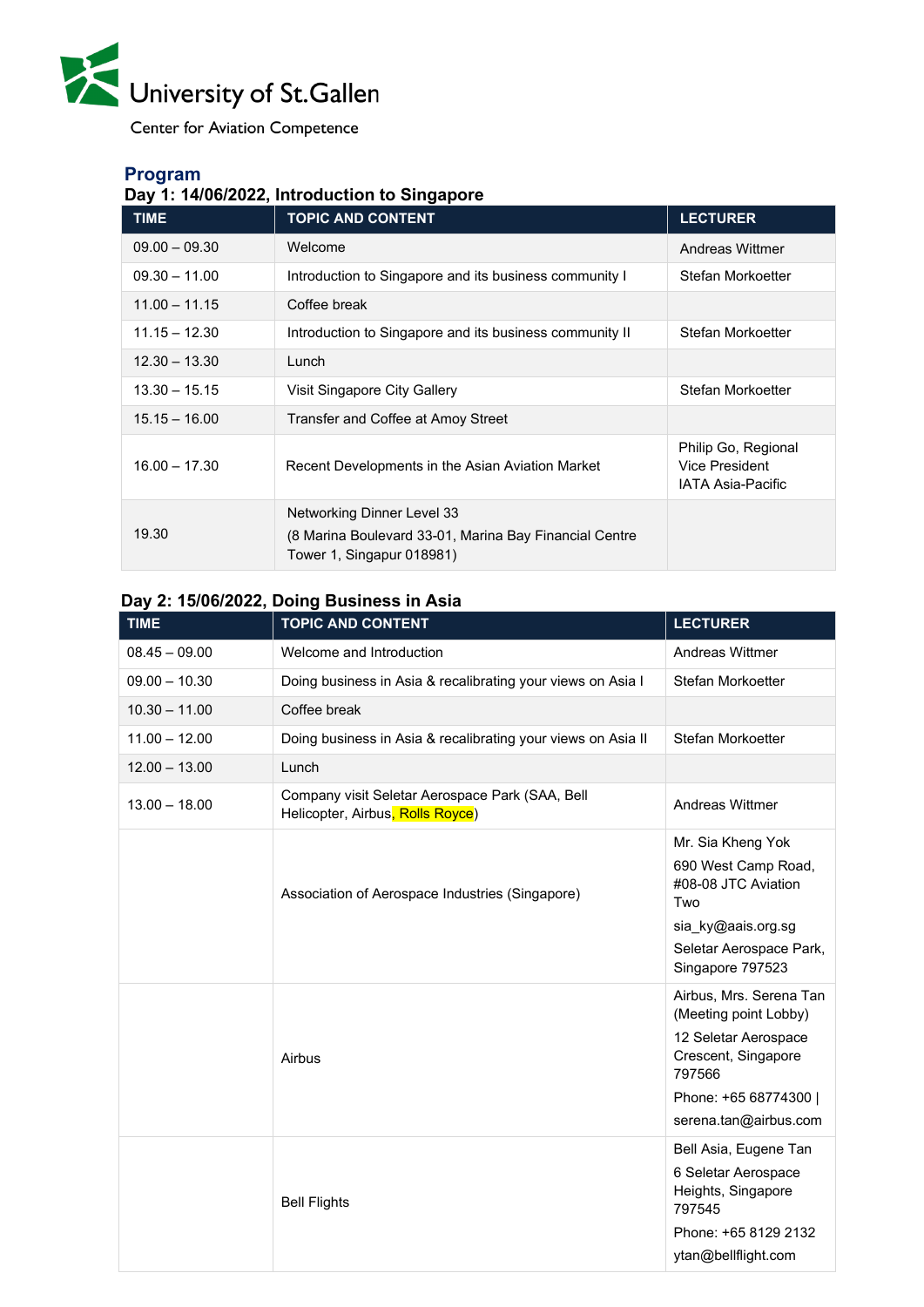

**Center for Aviation Competence** 

## **Day 3: 16/06/2022 Strategies and Competing in Asia**

| <b>TIME</b>     | <b>TOPIC AND CONTENT</b>                             | <b>LECTURER</b>                               |
|-----------------|------------------------------------------------------|-----------------------------------------------|
| $08.15 - 08.30$ | Welcome and Introduction                             | Andreas Wittmer                               |
| $08.30 - 10.00$ | Formulating strategies for Asia                      | Stefan Morkoetter                             |
| $10.00 - 10.30$ | Coffee break                                         |                                               |
| $10.30 - 12.00$ | Competing in Asia                                    | Stefan Morkoetter                             |
| $12.00 - 14.00$ | <b>Lunch and Transfer</b>                            |                                               |
| $14.00 - 17.00$ | Changi Airport and visit of Changi Experience Center | Sue Ming KOH<br>koh.mingsue@changiairport.com |
| $17.00 - 18.00$ | Transfer back to city center                         |                                               |
| $16.00 - 18.00$ |                                                      | Andreas Wittmer                               |

#### **Day 4: 17/06/2022, Management in a cross cultural environment**

|                 | <b>TOPIC AND CONTENT</b>                       | <b>LECTURER</b>                            |
|-----------------|------------------------------------------------|--------------------------------------------|
| $08.45 - 09.00$ | Welcome and Introduction                       | Andreas Wittmer                            |
| $09.00 - 10.30$ | M&A strategies in a cross-cultural environment | Stefan Morkoetter                          |
| $10.30 - 11.00$ | Coffee break                                   |                                            |
| $11.00 - 12.30$ | Exploring a new market: Thailand               | <b>Matthias Tietz</b>                      |
| $12.30 - 14.00$ | Lunch and transfer                             |                                            |
| $14.00 - 16.00$ | <b>Presentation of Singapore Airlines</b>      | Singapore Airlines<br>Mr. Siva Govindasamy |
| $16.00 - 17.00$ | Transfer to Ce La Vie, Marina Bay Sands        |                                            |
| From 17.00      | Closing Ce La Vie, Marina Bay Sands and dinner | Andreas Wittmer                            |

### **The Lecturers**



#### **Dr. Andreas Wittmer**

- Managing Director of the Center for Aviation Competence (CFAC-HSG)
- Vice President of the Swiss Aerospace Cluster
- Deputy Director of the Institute for Systemic Management and Public Governance (IMP-HSG)
- Senior Lecturer for Management under special consideration of aviation (University of St. Gallen, University Vienna, Mae Fah Luang University Chiang Rai, EmiratesAviation University and many more)



#### **Prof. Dr. Stefan Morkötter**

- Managing Director at the St.Gallen Institute of Management in Asia and Full Professor of Finance at the University of St.Gallen
- CFAC Academic Advisory Board
- Main focuses in Banking, Credit Risk, Financial Intermediation, Private Equity and Family Offices